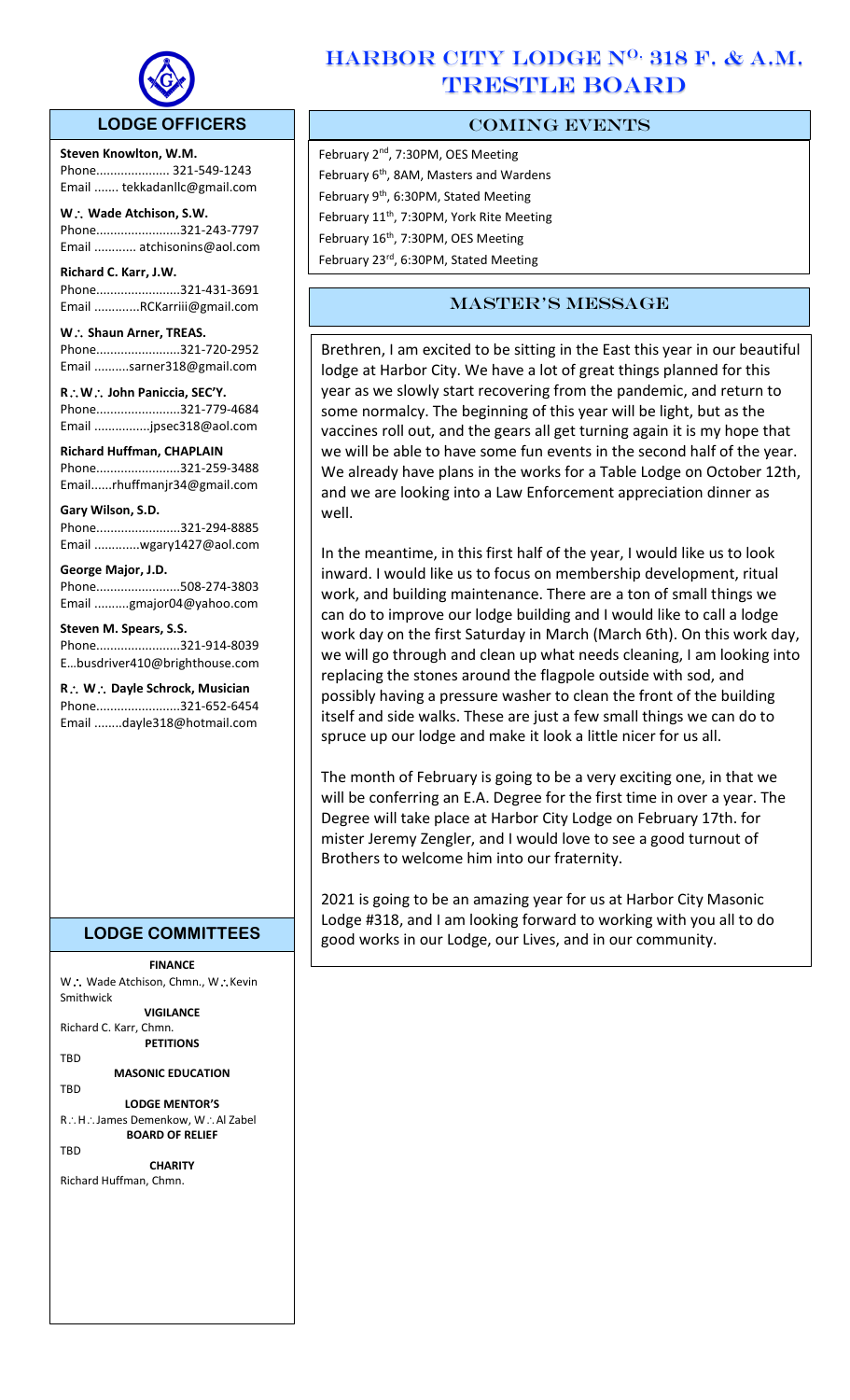#### **LODGE COMMITTEES cont.**

**LODGE PROPERTY** R∴W∴Dale Schrock, Chmn., Richard Huffman **LODGE INSTRUCTOR** R∴H∴ Gary Wilson **OFFICERS RITUAL ASSIST.** TBD **CATECHISM INSTRUCTOR TBD** 

**LODGE LIBRARIAN**

 $W :$  Al Zabel **SICKNESS & DISTRESS TRD** 

**INVESTIGATION** Richard C. Karr, W.: Henry Engel

#### **PAST MASTERS**

| *Aubrey Bates PDDGM 1954                           |  |
|----------------------------------------------------|--|
| *E. R. Mayfield 1955                               |  |
| *Richard F. Griffie,1956                           |  |
| PDDGM & PGM 1976-77                                |  |
| Raymond McAlpine 1957                              |  |
|                                                    |  |
| *Steven Rianaldo PDDGM1959                         |  |
| *Richard F. Griffie,1960                           |  |
| PDDGM & PGM 1976-77                                |  |
|                                                    |  |
|                                                    |  |
| * Charles McLin1963                                |  |
| *George Schulthies1964                             |  |
| *Paul V. Gandy  1965                               |  |
| *Adam Budris PDDGM1966                             |  |
| John Beasley1967                                   |  |
|                                                    |  |
| *Robert Notvest1969                                |  |
| Robert M. Bullock1970                              |  |
| *Edward P. Abbott1971                              |  |
| *Glenn T. StittPDDGM1972                           |  |
| *Robert L. Goldsmith1973                           |  |
| PDDGM, PGM 1983-84                                 |  |
| Carl G. Planck, Jr1974                             |  |
| Douglas Dagley1975                                 |  |
| *Henry Farrow1976                                  |  |
| *Donald R. Pacetti1977                             |  |
| Patrick A. Galbraith1978                           |  |
|                                                    |  |
| *James H. Bragg1980                                |  |
| Robert C. Birmie1981                               |  |
| *Wallace L. Whiting1982                            |  |
| Stanley W. Miller1983                              |  |
| *Gerald T. Freese1984                              |  |
| Ronald E. LaCair1985                               |  |
| Charles R.R. Walle1986                             |  |
| Corenth Owens1987                                  |  |
| Karol M. DziegielPDDGM1988                         |  |
| Allen P. Gregg1989                                 |  |
|                                                    |  |
| *George Ed. Gardner, Jr1991                        |  |
| William C. White1992                               |  |
| Kenneth L. Jenkins 1993                            |  |
|                                                    |  |
| Robert P. Edmiston1994<br>Thomas L. MoorePDDGM1995 |  |
|                                                    |  |
| Mark C. Mason1997                                  |  |
|                                                    |  |
| John PanicciaPDDGM1998                             |  |
| Dayle SchrockPDDGM1999                             |  |
|                                                    |  |
| Fred BakerPDDGM2002                                |  |
|                                                    |  |
| Ron TrinklePDDGM2003                               |  |
|                                                    |  |
|                                                    |  |
| George GoddardPDDGM 2006                           |  |
|                                                    |  |
| Michael Hutzler2008                                |  |
| James DemenkowPDDGM2009                            |  |
|                                                    |  |
| Wade Atchison2011                                  |  |

## Senior Warden's message

#### My Brothers,

February progresses and we have a new candidate in the pipeline. As the officers and I prepare for our first degree in a while, we are all working hard to put on the type of degree Harbor City Lodge is well known for.

We are in the middle of the pandemic and a new regime change in Washington. May we live in interesting times seems to fall short at this stage of the game.

I hope as the year progresses we are able to get back to some small degree of normalcy.

As always, we are here for our brothers and if anyone needs anything, please let us know.

Wade A. Atchison Senior Warden

## JUnior Warden's message

#### My brothers,

We are already off to a great start of the year!

We have an EA Degree coming up later this month. I would greatly appreciate brothers coming out to our practices and coming to the degree itself!

Here's to continued good wishes for our year ahead.

-Br. Richard Karr, J.W.

## CHAPLAIN's message

Chaplin's Column for February 2021

#### My Brothers,

Here we are in the second Month of 2021, and our attention is drawn to trying to get an inoculation against COVID 19, while being safe, wearing our masks, and keeping our distances. Our prayers should be for the present inoculants to be as effective against the new variants of COVID 19 as they are against COVID 19, and the availability to acquire these inoculants to improve.

As you all should know about me by now is that I believe in the power of prayer, the foundation of our fraternity is based on the acknowledgment of the Supreme Architect of the Universe and our ability to reach him through prayer. I pray that we do not let our guard down, even after being inoculated with the anti-virus serum.

Our Prayer list includes Brother Steven Spears as he battles to regain his strength and mobility, Brother Steven has been tested positive for COVID 19 with mild symptoms, may he recover soon, Brother Wade's wife Tracy as she recovers from a fall, and Brother John's daughter Melisa who is once again caught up in a battle with her old nemesis cancer. We are thankful for the return to health of our Brother Steven Knowlton and Ashley as they were able to ward off the COVID 19. My recommendation for the charity for the month is The South Brevard Sharing Center, this Charity caters to the needs of the homeless, in the greater Melbourne area.